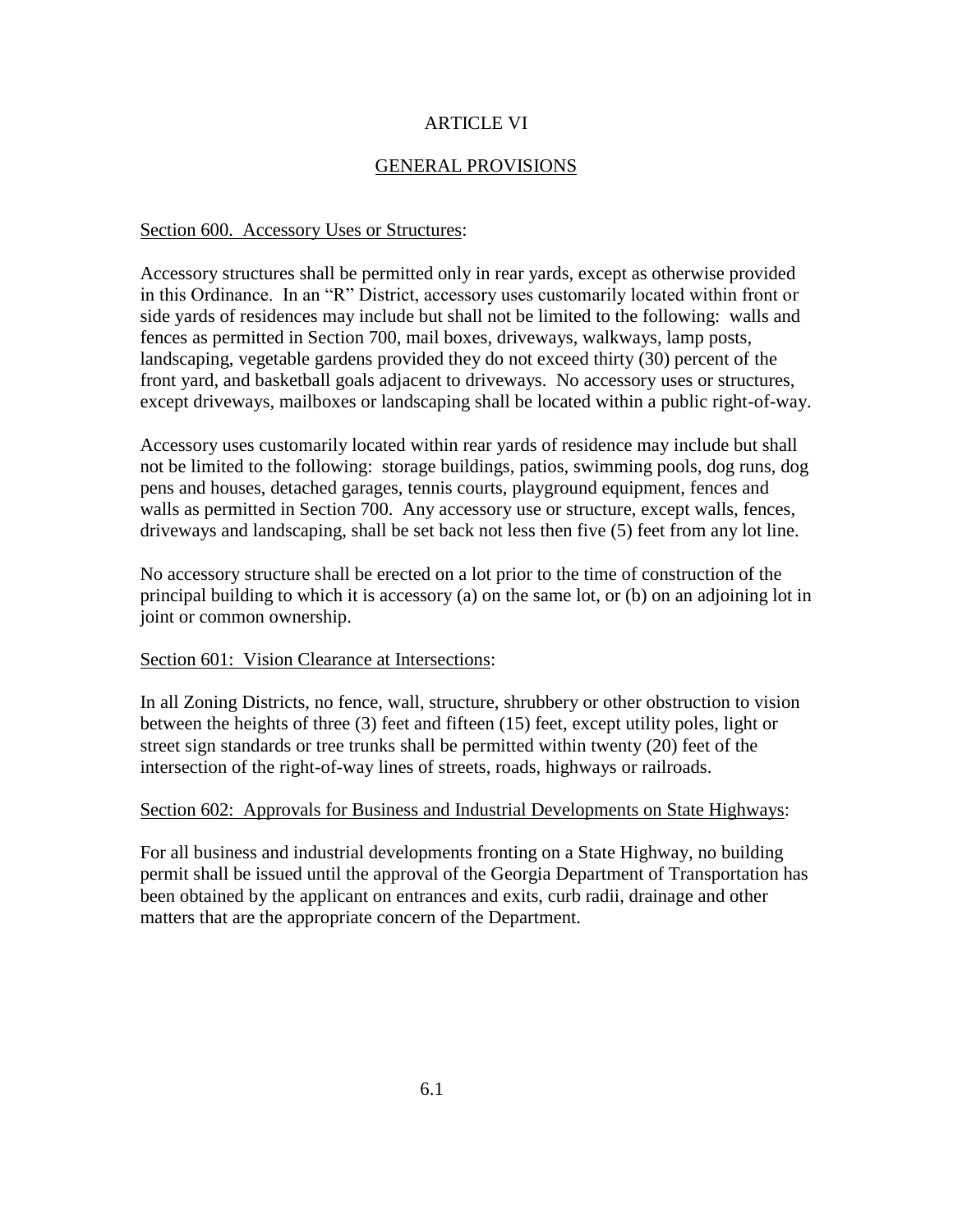### Section 603. County Approvals That Are Required:

All City approvals that are required for the use of land and structures and for the locations and operation of businesses and industries shall be obtained by the applicant and transmitted by him with his request for a development permit, building permit, or an occupancy certificate.

### Section 604. Minimum Floor Area Requirements:

All dwelling units shall have a minimum heated finished living area, excluding a basement, attic, carport or garage, as follows:

| Each three bedroom or larger duplex dwelling unit in the RMD                        |
|-------------------------------------------------------------------------------------|
| Each two bedroom or smaller duplex dwelling unit in the RMD                         |
| Each three bedroom or larger attached dwelling unit in the RM,                      |
| Each two bedroom attached dwelling unit in the RM, RM-6 and                         |
| Each one bedroom attached dwelling unit in the RM, RM-6 and                         |
| Each efficiency or studio apartment in the RM, RM-6 and                             |
| Notwitheranding the above any dwelling unit within the $DM$ $DMR$ $GM$ $6$ or $DMR$ |

Notwithstanding the above, any dwelling unit within the RM, RMD, RM-6 or RM-8 zoning classification shall have a maximum of two (2) bedrooms. Provided, however, any existing dwelling with greater than 2 units shall be deemed a legal, non-conforming use but such use shall not be extended to create or construct additional bedrooms.

Section 605. Area, Yard and Height Requirements:

When developing under any Zoning Classification, the requirements of Article XIV, Sections 1400 and 1401, must be met.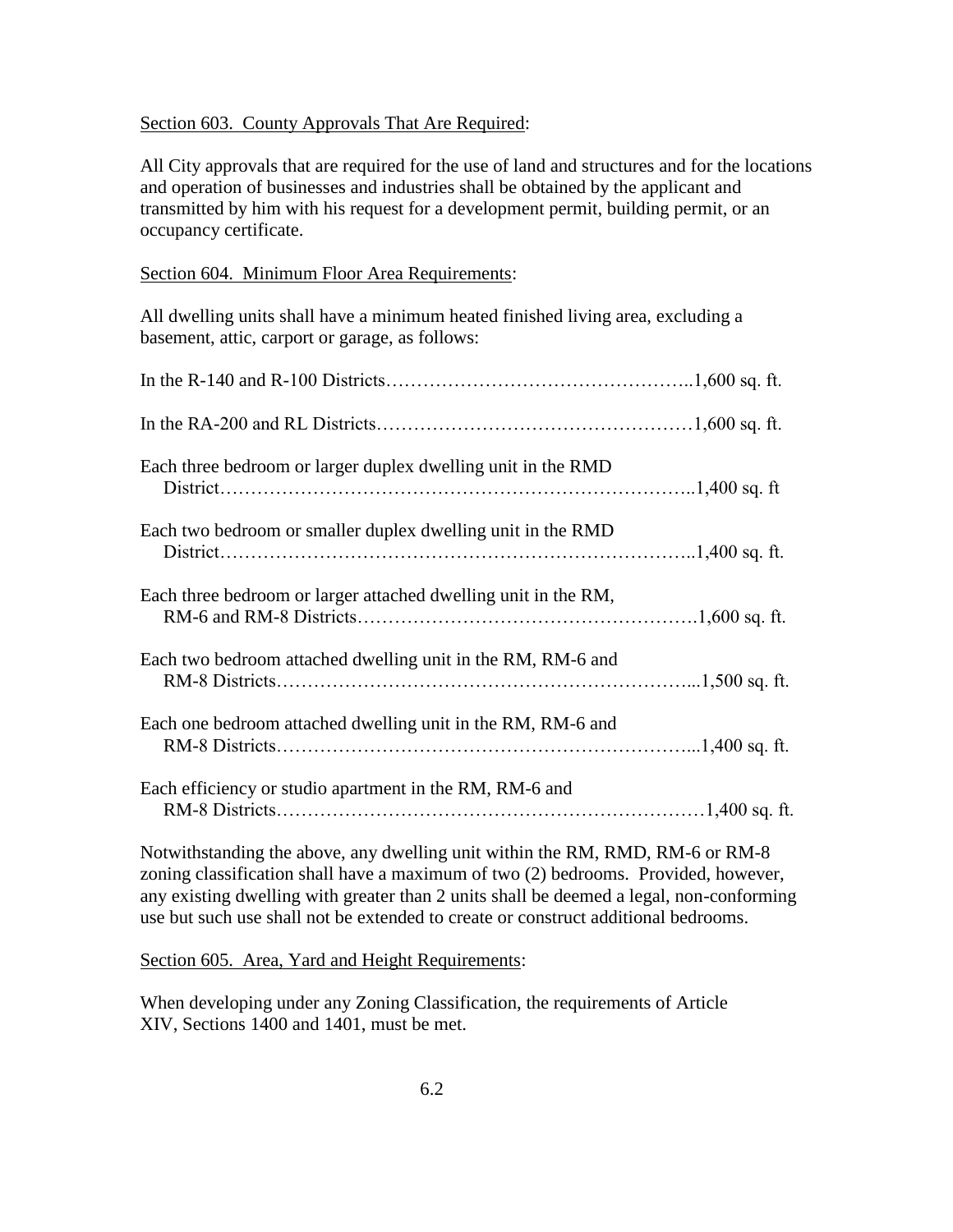In all districts, the height requirements of Article XIV, Section 1401 must be met unless the applicant is granted a Special Use Permit by the Board of Commissioners after receiving recommendations from the Planning Director and the Planning Commission and after a public hearing. Provided, however, that an increase in height of less than ten (10) feet for any structure other than a sign may be requested under the provisions of Article XVI, Section 1610 as an Administrative Variance when no increase is involved in the number of stories which would otherwise be permitted under the applicable zoning district.

| MINIMUM BUFFER STRIP REQUIREMENTS |               |              |                |              |           |  |
|-----------------------------------|---------------|--------------|----------------|--------------|-----------|--|
| <b>ABUTTING DISTRICT(S)</b>       |               |              |                |              |           |  |
|                                   |               |              |                | <b>RMD</b>   |           |  |
|                                   | <b>RA-200</b> |              | R-140 R-100/RL | RM-6/RM-8    | MH/MHS/RM |  |
| RA-200/R-140                      |               |              |                |              |           |  |
| $R-100$                           |               |              |                |              |           |  |
| RMD/RM-6/RM-8                     | $40^{\circ}$  | $40^{\circ}$ | 35'            |              |           |  |
| <b>MH/MHS</b>                     | 75'           | 75'          | 75'            | 75'          | 25'       |  |
| O-I/P (Std. Height)               | 50'           | $50^{\circ}$ | 50'            | 50'          | 50'       |  |
| OBP (Std. Height)                 | 50'           | $50^{\circ}$ | 50'            | 50'          | 50'       |  |
| M-1 (Std. Height)                 | 50'           | $50^{\circ}$ | $50^{\circ}$   | $50^{\circ}$ | 50'       |  |
| M-2 (Std. Height)                 | 100'          | 100'         | 100'           | 100'         | 100'      |  |
| C-2 (Std. Height)                 | 75'           | 75'          | 75'            | 75'          | 75'       |  |

- For buffer strip width other than standard height structures, the Board of Commissioners may increase the minimum buffer strip required as a condition for allowing additional height of development. The Board of Commissioners may also establish or increase the minimum buffer strip as a condition of rezoning or as a condition to a Special Use Permit.
- The Zoning Board of Appeals may increase the minimum buffer strip required as a condition to granting a variance request.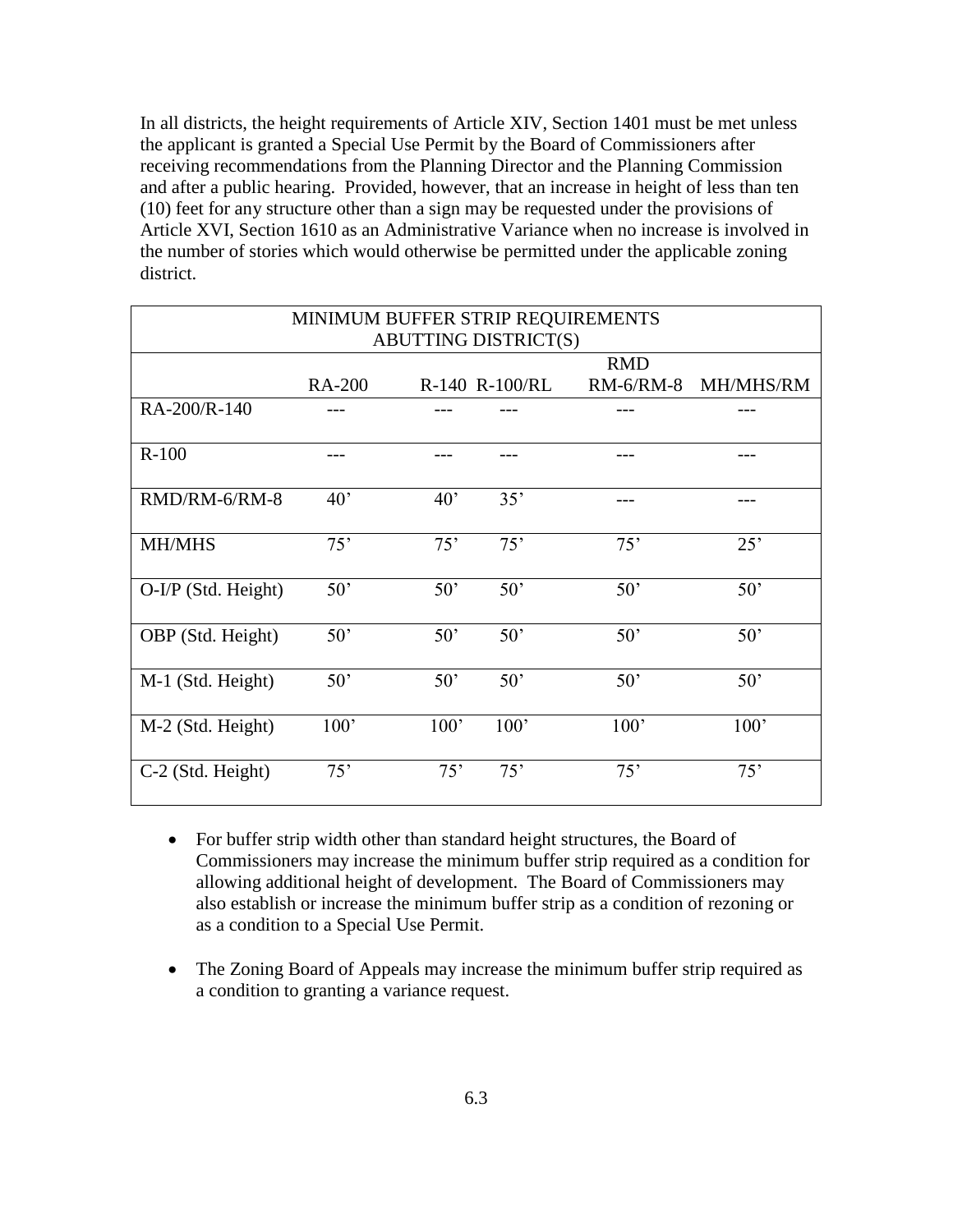- Modifications in buffer strip with may be granted by the Board of Commissioners after receiving recommendations from the Planning Director and Planning Commission and after a public hearing.
- See Section 606.7 No structure shall be located less than five (5) feet from any buffer.

## Section 606. Buffer Between Dissimilar Districts.

## Section 606.1

A buffer strip shall be required for the following:

- 1. All property zoned for commercial, neighborhood shopping, office-institutional, office business parks or industrial uses shall have a buffer strip along any rear and side property lines abutting a residential district.
- 2. All property zoned for RMD, and all RM uses shall have a buffer strip along any rear and side property lines abutting a lower density residential use.
- 3. All property zoned for manufactured homes shall have a buffer strip along any rear and side property lines abutting any other residential district.

## Section 606.2

All buffer strips shall be natural undisturbed areas or where substantially devoid of existing trees or shrubbery shall consist of a landscaped open space area and, if required by this section, screening. All landscaped open space areas and screening shall be established in accordance with the following requirements:

- 1. Buffer strips shall be established and maintained along required property lot lines in accordance with the landscaping policies and standards of Section 606.7 and any additional specifications that may be established by the Planning Department and approved by the Board of Commissioners.
- 2. Buffer strips shall meet the minimum width requirements for dissimilar districts as shown in the "Minimum Buffer Strip Requirements" table.
- 3. Screening shall be established within any landscaped open space area that is required along side and rear lot lines. This screening shall be of such nature and density to screen activities and uses on the lot from view from the normal level of a first story window on an abutting lot land shall extend the entire length of the landscaped open space area except as provided for in Paragraph 8.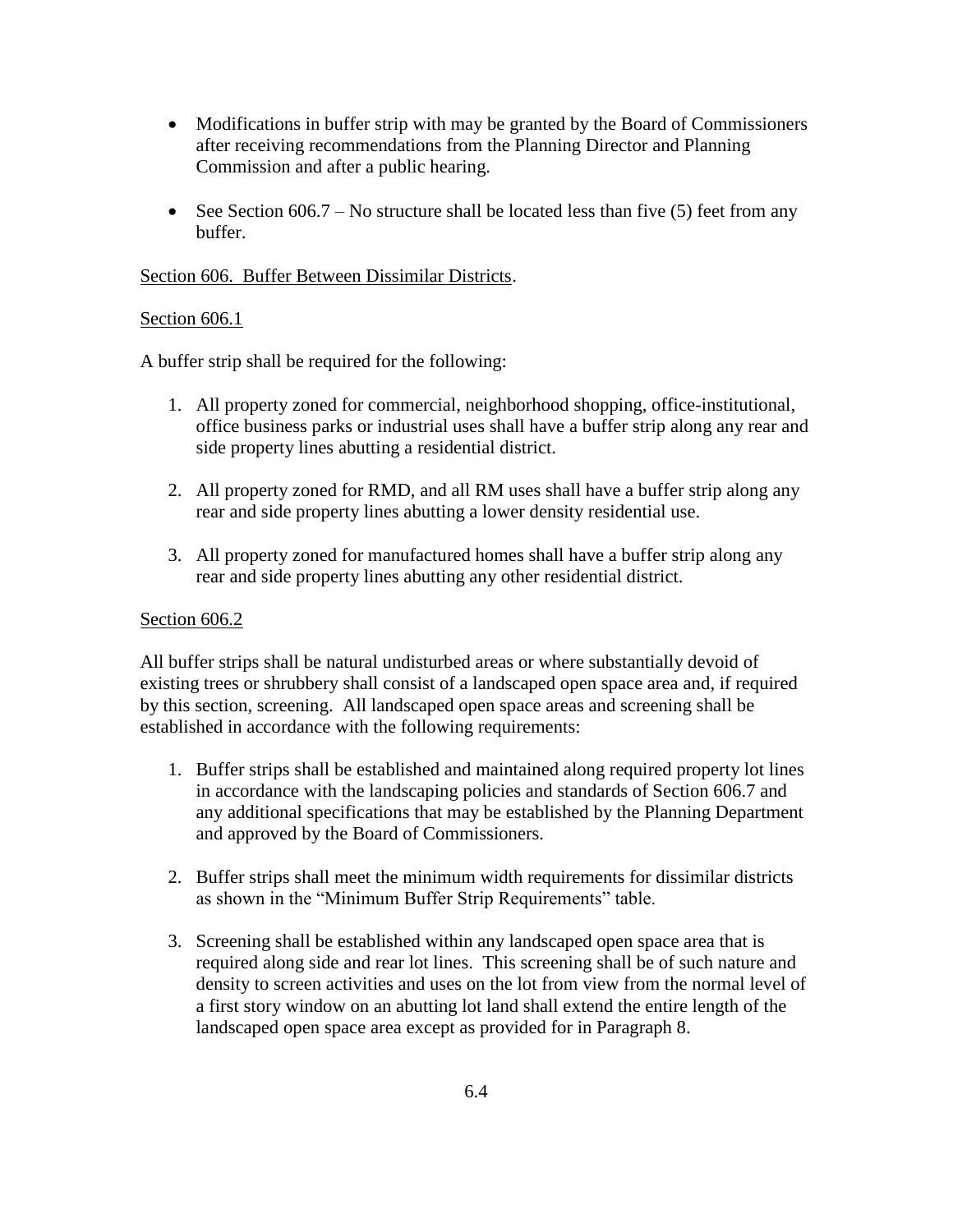- 4. Other screening required by this section, except as provided for in Paragraph 3, shall provide year-round visual screening from the ground to a height of at least six (6) feet as required by the Community Development Director.
- 5. Screening shall be required by the Community Development Director within the landscaped open space area abutting a public street across from a residential district. This screening shall not be closer than 15 feet to the public right-of-way, unless approved by the Community Development Director.
- 6. Screening required by this Section shall be approved by the Community Development Director and shall consist of walls, fences, earthen berms, shrubs, or trees.
- 7. Screening that utilizes trees and shrubs shall be installed not only to provide visual screening but to allow for proper plant growth and maintenance.
- 8. All screening required in landscaped open areas along side lots shall not extend nearer to the street right-of-way than the minimum building setback line on the abutting lot.

## Section 606.3

The Community Development Director shall require additional screening and/or landscaped open space areas outside required landscaped areas for purposes of obscuring features such as dumpsters, rear entrances, utility and maintenance structures, loading facilities, swimming pools and recreation areas within any multi-family, neighborhood shopping, commercial, office-institutional, office-business park, industrial or mobile home district.

### Section 606.4

The screening requirements of this section shall be reduced by no more than 50 percent, as appropriate, by the Director of Planning and Development, if and only if:

- 1. It is clearly demonstrated that existing topography and/or vegetation achieve the purpose and intent of this section.
- 2. It is clearly demonstrated and for topographic reasons, a fence, wall and/or other screening device required herein could not possibly screen activities conducted on ground level from view from the normal level or a first story window on any lot in a residential district abutting the use.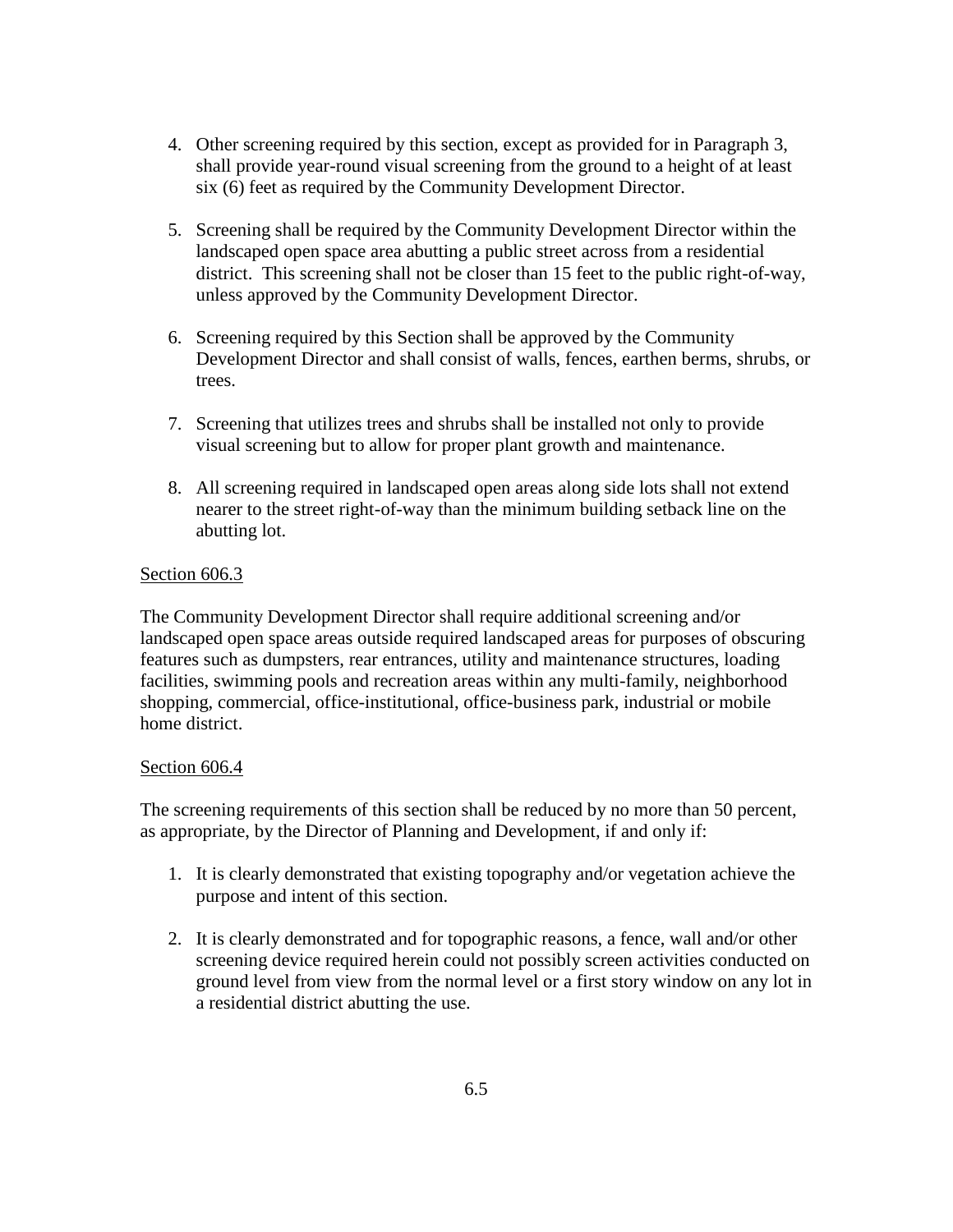#### Section 606.5

All butter strips shall be so designated on the appropriate permit application(s) and indicated as a permanent buffer strip on the required site plan or final subdivision plat, as appropriate.

#### Section 606.6

Any area that is used to fulfill the front, side, and rear yard requirements of Article XIV may, at the option of the land owner, also be counted toward fulfilling part or all of the buffer strip areas required herein, provided that the area meets the requirements of Section 606.7 and that no structure shall be located less than five (5) feet from any buffer.

#### Section 606.7 Landscaping Policies and Standards for Buffer Strips

The landscaping policies and standards listed in this section are the minimum policies and standards for all buffer strips. These policies and standards shall be used by the Community Development Director in reviewing development applications and may be supplemented by specific landscaping standards and specifications as established by the Community Development Director and approved by the Board of Commissioners.

- 1. Policies and Standards: All plans for proposed landscaping required by this section shall be in accordance with the following policies and standards:
	- a. Buffer strip design shall be integrated with the overall design concept for any project.
	- b. Existing tree cover and natural vegetation shall be undisturbed except for the addition of supplemental plantings or other approved screening devices, or for the provision of required access or utility crossings as approved by the Community Development Director. Where a buffer is substantially devoid of trees or shrubbery, grading may be allowed within the buffer area prior to replanting or the provision of other screening devices as required.
	- c. Landscaping within buffer strips shall be used to screen objectionable views or nuisances, such as parking and service areas, refuse containers, air conditioning units, and transformers.
	- d. Grass areas shall be sodded or hydroseeded. If grass seed is used, it shall be a variety suitable to the area that produces complete coverage.
	- e. No artificial plants, trees, or other vegetation shall be installed.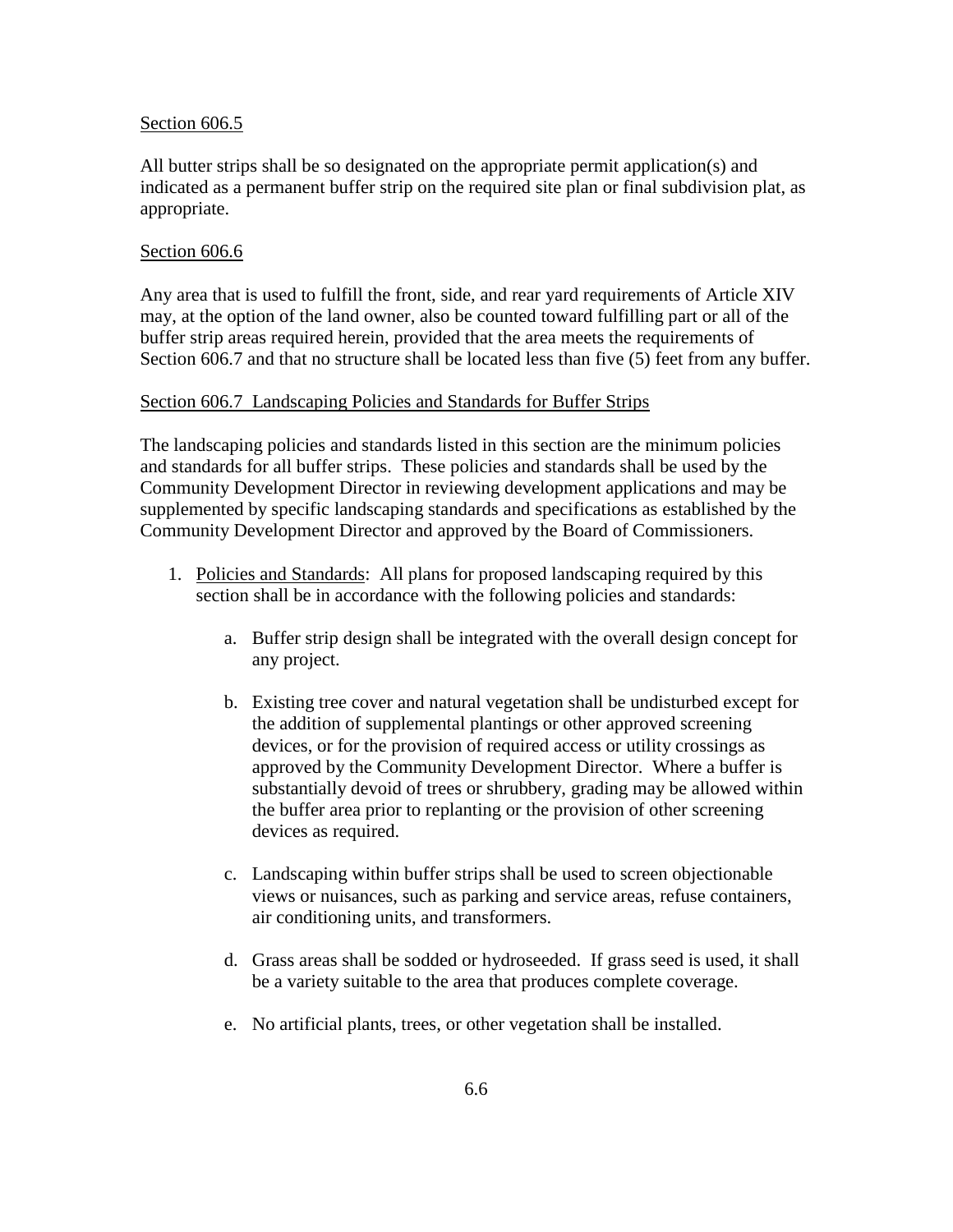- f. All existing, healthy deciduous and hardwood trees with a caliper of five (5) or more inches at a point four and one-half feet above the natural grade shall be retained, whenever feasible; if not feasible, the tree shall be replaced with the same or similar type of tree in accordance with Paragraph (g) of this section.
- g. All planted trees shall be native to the this region and, when planted, such replacement tree shall be a minimum height of six (6) feet and three (3) inches in caliper and be a species which reach at least 20 feet in height at maturity or shall be a flowering tree with a minimum height of six (6) feet and three (3) inches in caliper.
- h. Existing on-site plant materials may be credited as landscaped open space for meeting the requirements of this section if such plant materials achieve the purposes of this section.
- i. All retained or planted trees shall be protected or situated so as to prevent damage from environmental changes resulting from any building or other improvements.
- 2. Agreement and Warranty: Prior to issuance of a certificate of occupancy for a structure, the developer or owner shall warrant all require landscaping materials and work for a period of one year after approval or acceptance thereof by the City.

Prior to the end of one year, the Community Development Director shall make an inspection and notify the owner or developer of any replacement or restoration to be made.

3. Maintenance: The owner, occupant, tenant and respective agent of each, if any, shall be jointly and severally responsible for the maintenance and protection of all landscaping required within buffer strips.

# Section 607. Requirements for Customary Home Occupations

In addition to the limitations imposed on "Customary Home Occupation" under "Article III, Definitions", the following requirements shall be met:

1. The home occupation shall be carried on only by a member or members of the family residing in the residence.